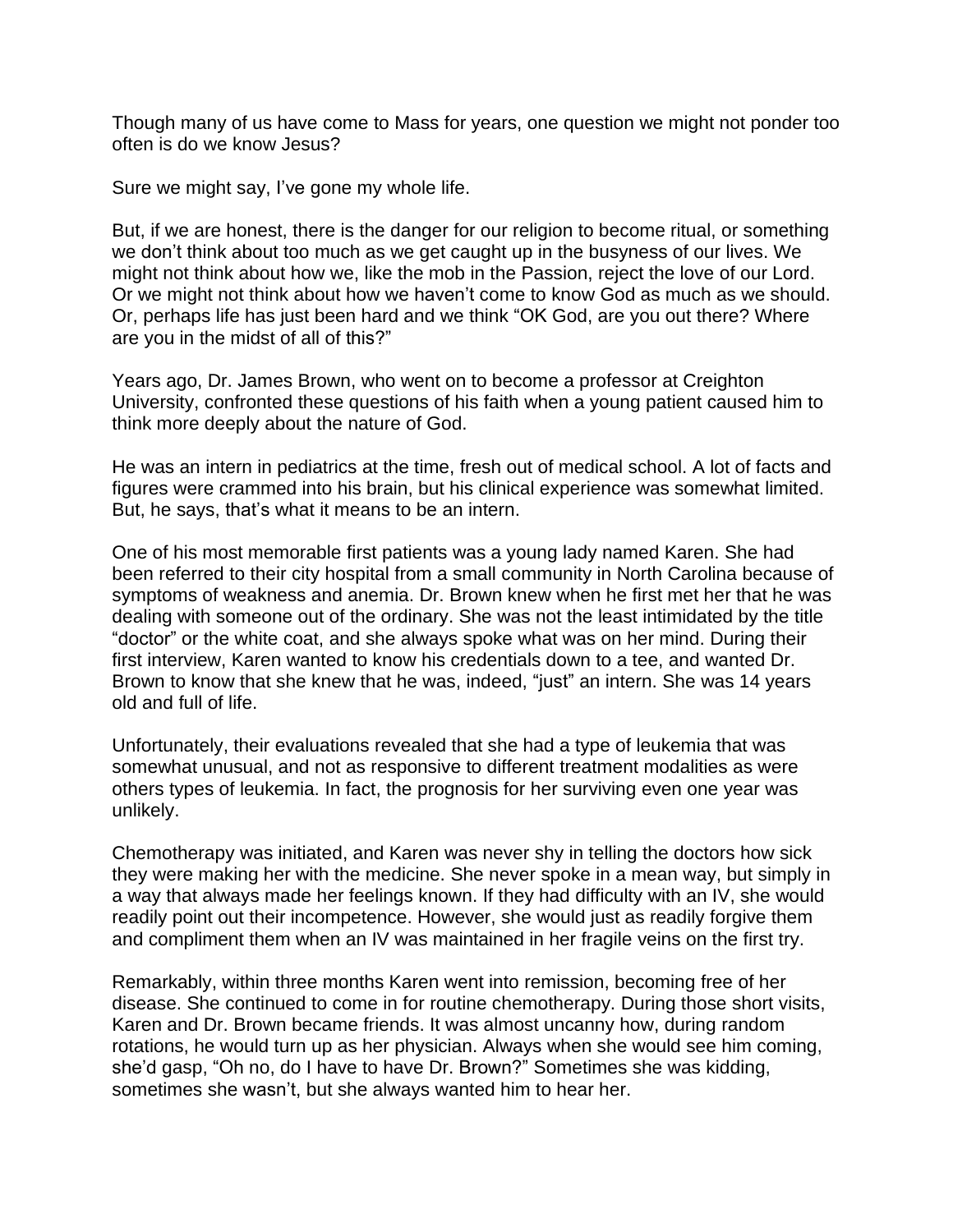About a year after her original diagnosis, her disease returned. And when her type of leukemia returns, it would almost always be impossible to regain remissioin because of all the therapeutic modalities have already been spent. However, once again remarkably if not miraculously - Karen went into remission. Dr. Brown was now a second year resident, a little more competent and quite a bit more attached to Karen's family. He continued to see Karen and her family over the next year and ah alf. She proceeded in her high school career and remained an outspoken, fun-loving teenager.

Dr. Brown was now in his chief residency year, spending his last month on the inpatient ward prior to completing his training. Karen came in once again with an exacerbation of her disease; she was very ill. There was involvement of every organ of her body, including her brain, and literally no oher chemical agent to be tried. There was nothing they could do. Karen was made comfortable, given IV fluids and medication for pain. After long discussions, Karen's doctor and family decided that the goal would be to keep her comfortable and pain free. No unnecessary heroic measures would be performed to prolong the inevitable. In fact, there were no heroic measures left.

Karen soon slipped into a coma. After viewing the CT scan and seeing the diffuse brain involvement, it was easy to see why. They expected each day to be her last. Her eyes were fixed and nonresponsive, her breathing shallow. Her heart was still strong, as they knew it would be. However the disease was ravaging her blood system and brain, and there was evidence of opportunistic pneumonia involving both longs. All knew she would soon die.

Dr. Brown began to have a tremendous dread of Karen dying while he was on call. He did not want to pronounce her dead. It came to the point where he hoped that her death would come on nights that he was away from the hospital, because he feared that he would not be any emotional support for the family, or that he would even be able to perform his duties as a physician. This family had come to mean a lot to him.

It was a Wednesday night, and Karen had been in a coma for four days. He was the chief resident on call for the wards, He spoke with the family and peeked in on Karen. He noticed her breathing was very shallow and her temperature quite low. Death could be imminent. He selfishly hoped to himself that maybe she'd wait until tomorrow to die. He went about his chores until about 3 a.m., when he finally tried to get some sleep. At 4 a.. he received a STATe page to Karen's room. This puzzled him somewhat because they were not going to make any heroic interventions. Nevertheless, he ran to her room.

The nurse greeted him outside the room and grabbed his arm. "Karen wants to talk to you." He literally thought this nurse was crazy. He couldn't imagine what she was talking about - Karen was in a coma. At this point in his life. his scientific, Newtonian way of thinking rules his thoughts, primarily because this is the approach they are trained in day in and day out in medical school. He had neglected other, more important spiritual aspects of his being, ignoring the instinct that knows what reason cannot know.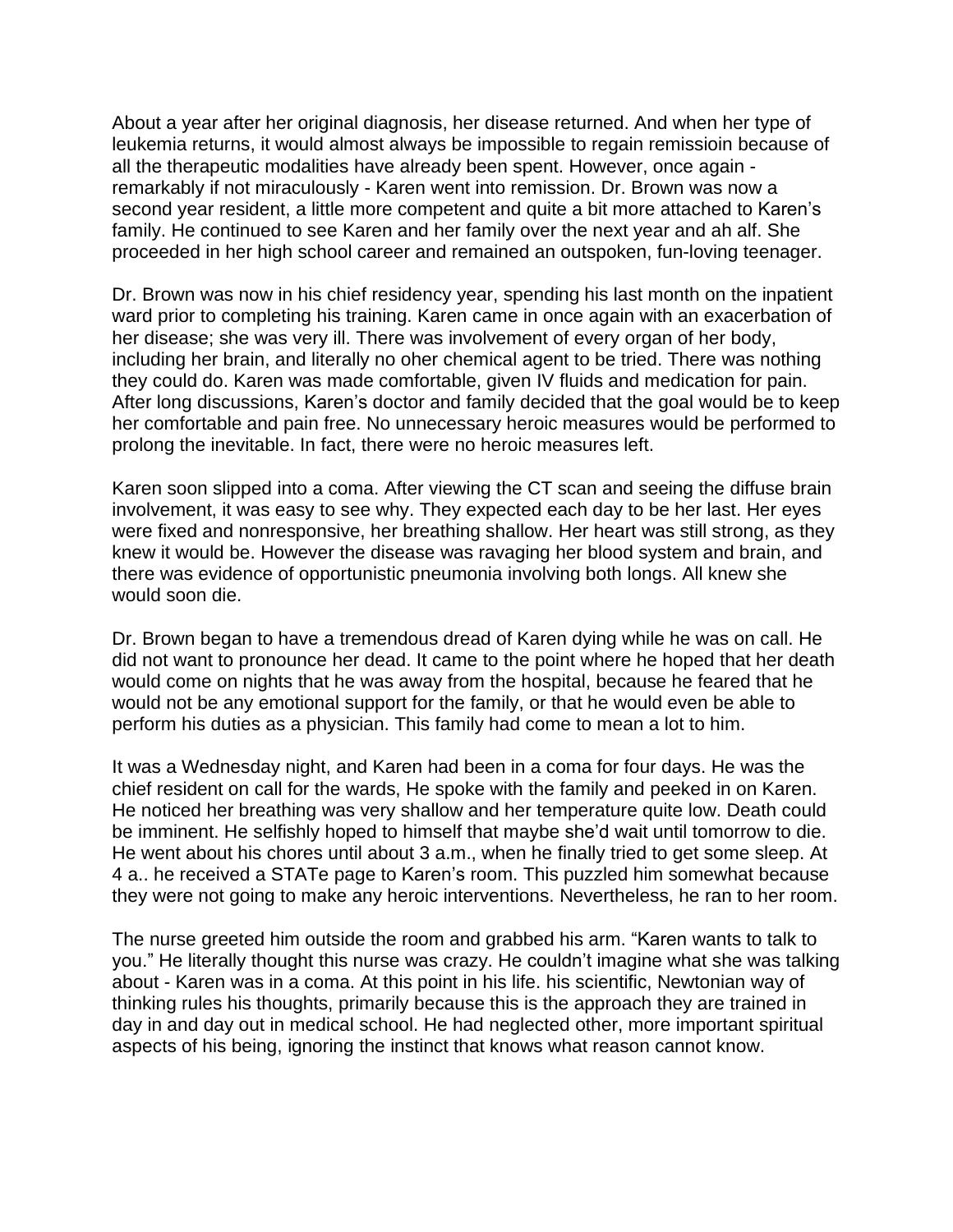He went into the room, and to his amazement, Karen was sitting up in bed. Her mother was on the left side of the bed, her father on the right. Dr. Brown stood next to her father not saying anything, not knowing what to say. Karen's eyes, which has been glazed over for four days, were now clear and sharp. She simply stated, "God has come for me. It is time for me to go." She then went around to teach of her family and Dr. Brown at her bedside and hugged them tightly, one at a time. These were strong hugs, hugs that Dr. Brown kept thinking were impossible. He could only visualize her CT scan and the severe degree of brain damage. How could this be?

Then Karen lay down. But she popped back up immediately, as if she had forgotten something. She went around the bed to each of them again, with her penetrating eyes fixing their stares. No hugs this time. But her hands were strong and steady, squeezing everyones shoulders as she spoke. "God is here," she said. "Do you see him? Do you know him?" Dr. Brown was scared. Nothing in his experience could explain what was happening here. There was nothing else to say, so he mumbled, "Yes. Good-bye. Thank you." He didn't know what to say. The entire time, he kept visualizing that CT scan. Then Karen laid back down and died - or he should say, she quit breathing and her heart stopped. Her powerful sprit went on living.

Dr. Brown says it was years before he could tell that story, even to his wife. Later on he still could not tell it without feeling overwhelming emotions. He knows that his experience isn't something to be understood through the limited viewpoint of the scientific realm. We are, he says, in essence spiritual beings in a spiritual universe, not primarily governed by Newton's laws but those of God.

Sometimes like Dr. Brown, we tend not to think of God not because we don't believe, but because we get caught up in day to day life. Other times God can be so hard to see. We suffer; people we care about suffer; and we see evil in the world. But if there were one statement to sum up Good Friday, I'd suggest it's in the three words Karen said before she did, "God is here," and if there were an action to describe what that looks like, it would be in what she did for the people in that hospital room, giving the each an embrace before she breathed her last to let them know that they were loved.

Pope Francis once said, "every man is a story of love that God writes on this earth." Unfortunately sometimes we forget just how much we are loved. Sometimes we forget that God is with us. At this liturgy, we venerate the cross and we receive Communion. And as we do that, it's worth thinking about just how radical the love of God is. He knows what it's like to suffer as we do. He knows what its like to be betrayed. He knows what it's like to lose people close to you; to have your heart broken when people turn their back on you. He knows physical and emotional anguish. Everything we go through as humans, Jesus goes through too. And the reason is to show us how much we are loved and how we are not alone.

The first part is to accept that love. To open up our hearts and to say "Lord, help me." Maybe you have fear or anxiety; maybe you are ashamed of some of the choices you've made; maybe you're hurting because of the decisions others have made around you.